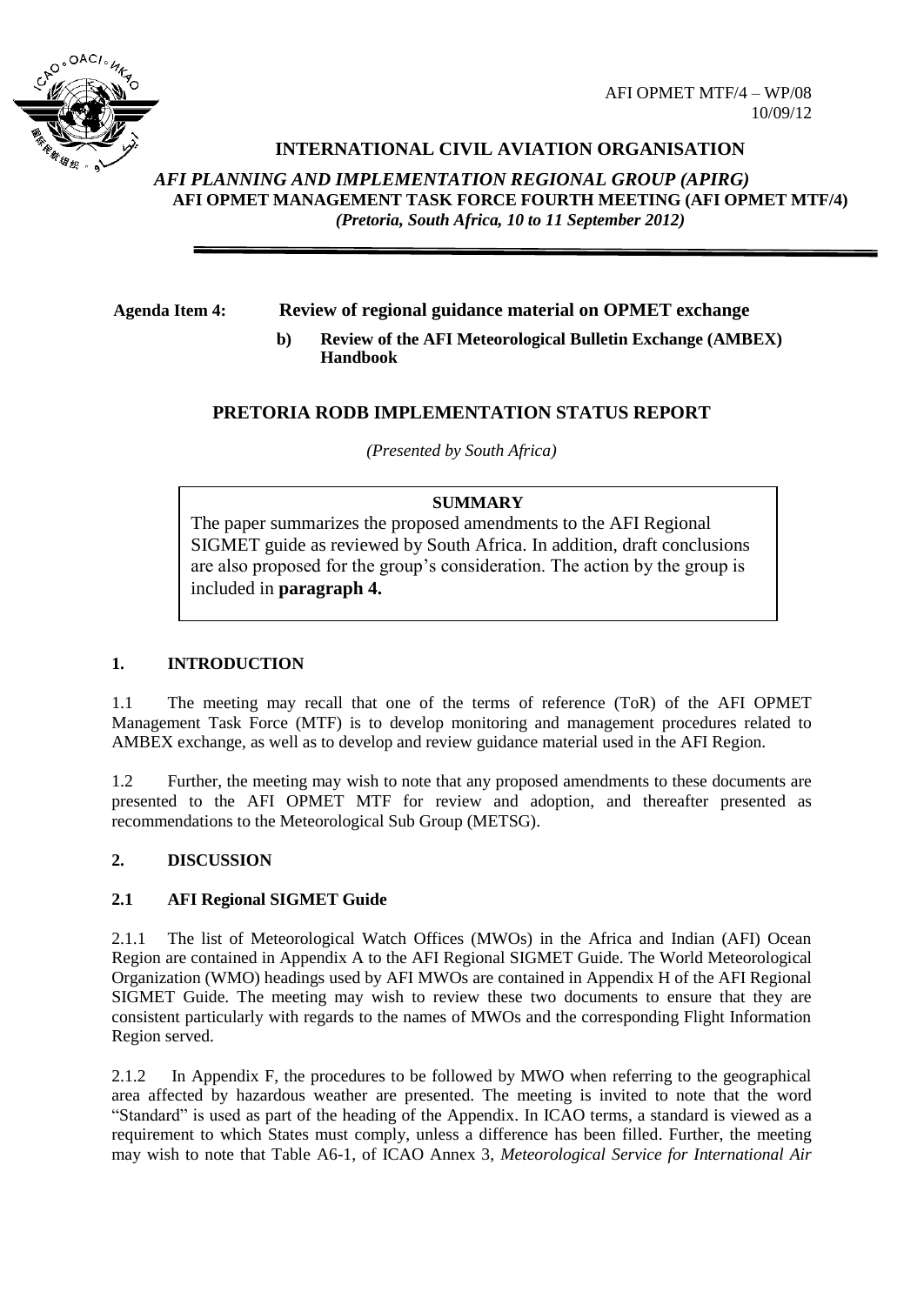*Navigation*, contains several provisions to be applied to describe the area affected. These are not included in Appendix F of the latest AFI Regional SIGMET Guide.

2.1.3 In light of the foregoing, the concern is that MWOs in the AFI Region may view the provisions in Appendix F of the AFI Regional SIGMET Guide as a standard and as a consequent ignore other provisions in Annex 3 to describe the area affected by hazardous weather. South Africa is of the view that the provisions in the guidance material should be worded such that it makes no reference to the wording used in ICAO to describe a standard and or requirements.

### **Recommendation 4/xx: Updating of AFI Regional SIGMET Guide**

**That, the AFI Regional SIGMET Guide, Appendix A &H, be updated to reflect the correct MWO names and location indicators for South Africa as follows:**

- a) **the MWO name as Johannesburg (FAJS) and;**
- b) **FIRs names and location indicators served as Cape Town FIR (FACA), Johannesburg FIR (FAJA) and Johannesburg Oceanic FIR (FAJO).**

**Recommendation 4/xx: Updating of the heading in Appendix F**

**That, the heading in Appendix F of the AFI Regional SIGMET guide be revised with a view to replace the word "Standard" with the word "Procedures"**

#### **2.2 AFI AMBEX Handbook**

2.2.1 The meeting is invited to note that Appendix G to the AMBEX Handbook details the list and contacts of AMBEX Focal Points for the AFI Region. South Africa views this list as very important as it will assist in efforts to ensure compliance to AMBEX Scheme and other OPMET exchange procedure requirements in the AFI Region. The list will also provide useful contacts for the two AFI Regional OPMET Data Banks (Dakar and Pretoria).

2.2.2 In reviewing this list, South Africa noted that the information about its AMBEX Focal point is not included in the list. Further, it can be noted that other States and or Organization have also not provided details of their AMBEX Focal points. South Africa would like to request the secretariat to invite States whose information about the AMBEX Focal points is not complete to provide the relevant details.

2.2.3 During the recent SADISOPSG/17 held in Cairo, Egypt from 29 to 31 May 2012, the meeting was informed about the pending cessation  $(1<sup>st</sup>$  July 2012) of the satellite segment of the Aeronautical Fixed System (AFS) the International Satellite Communication System (ISCS 1 and ISCS 2). The meeting will recall that ISCS 1 and ISCS 2 were used for the retrieval of World Area Forecast System (WAFS) products. In light of this, the SADISOPSG/17 formulated Decision 17/XX calling for the review of all SADIS documentation and subsequent replacement of all reference to ISCS by WAFS Internet File Service (WIFS). The meeting may wish to note that reference to ISCS in the AMBEX Handbook and other documentation still exists. In light of these developments, the meeting may agree that there is a need to review the AMBEX Handbook and other guidance material.

2.2.5 In the last AFI OPMET MTF/2, South Africa presented a working paper (WP18) through which the AFI MTF/2 meeting was informed about the implementation of the internet based "request reply" service by Pretoria RODB. Dakar RODB had also indicated that they too had